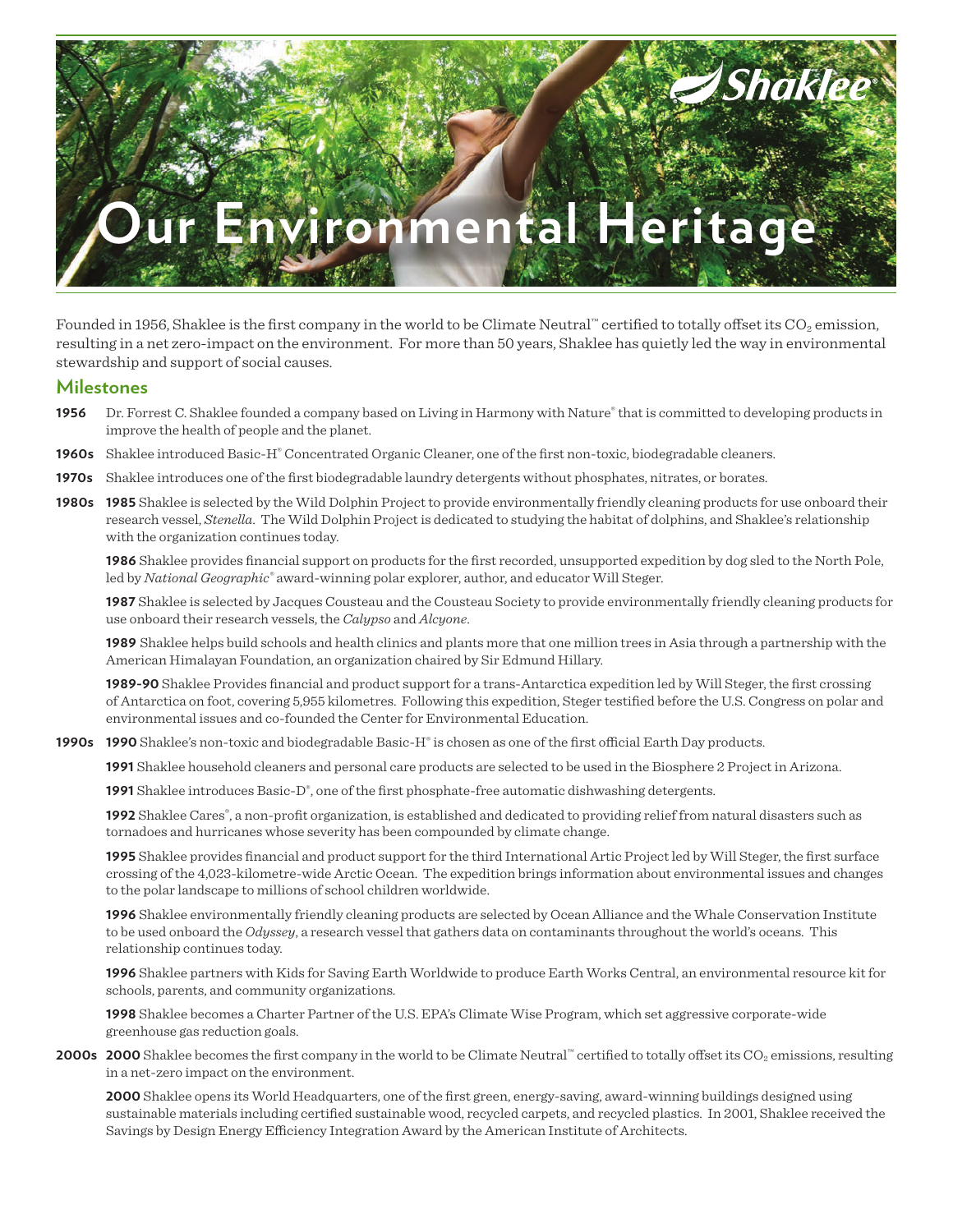### **Milestones** (continued from previous page)

**2000s 2005** Shaklee becomes a major partner of the Green Belt Movement, founded by Dr. Wangari Maathai, the 2004 Nobel Peace Laureate.

**2006** Dr. Wangari Maathai becomes the Global Ambassador for *A Million Trees. A Million Dreams™*, a Shaklee environmental campaign that raises awareness of global climate change and initiates efforts to plant trees in North America and Africa.

**2006** Shaklee is selected as a U.S. EPA Climate Leader, pledging to maintain a net-zero impact on climate change and offset 100% of its greenhouse gas emissions through 2009.

**2006** Shaklee is commended by U.S. President Bill Clinton and recognized at the Clinton Global Initiative for its leadership in offsetting carbon emission by creating renewable energy in Africa.

**2007** Shaklee becomes a founding member of the Business Council on Climate Change, an organization of businesses that serves as an inspiration and model of global climate stewardship by implementing effective and economically sound solutions to climate change.

**2007** Shaklee partners with Millennium Promise to facilitate direct emissions reductions by providing sustainable solar energy to electrify villages in Malawi, a democratic country in southeastern Africa. Millennium Promise is an organization established by Dr. Jeffery D. Sachs that prototypes ways to implement the United Nations' Millennium Development Goals.

**2007** Shaklee provides financial and product support for polar explorer Will Steger and his GlobalWarming101.com expedition. This expedition includes and extensive educational outreach campaign to students throughout America to raise awareness of the impact of global climate change on five Inuit communities in the Artic.

**2007** Shaklee is the first consumer products company to offset 100% of its CO<sub>2</sub> emission trough the EPA Climate Leader's program and use 100% green power.

**2007** Shaklee is selected by a leading U.S. child advocacy group, Healthy Child Healthy World, to be the exclusive partner for a new video titled *Creating Healthy Environments for Children*.

**2007** Shaklee is selected by the producers of *The 11th Hour*, a feature-length documentary narrated by Leonardo DiCaprio, as a partner for its exemplary track record for environmental leadership.

**2008** Shaklee is named to the Top 20 Retail Partner list by the U.S. EPA Green Power Partnership in recognition of being a top purchaser of green power.

**2009** Shaklee achieves U.S. EPA Climate Leaders' goal of net-zero U.S. greenhouse gas emissions from 2006–2009.

**2009** Shaklee commemorates the planting of the one millionth tree, a culmination of its three-year *A Million Trees. A Million Dreams.™* campaign, with program Global Ambassador and 2004 Nobel Peace Prize Laureate Dr. Wangari Maathai.

# **Greenhouse Gas Reduction Projects**

#### **Offset projects include:**

- • Shaklee converts boilers in the Portland, OR School District from oil to natural gas.
- • Shaklee sponsors a rural electrification project in Sir Lanka and India to replace kerosene lamps and diesel generators with solar photovoltaics that reduce greenhouse gas emissions and improve health for rural-dwelling families.
- • Shaklee supports the construction of the Rosebud Sioux Tribe Wind Turbine Project, the first large-scale Native American–owned and -operated wind turbine.
- • Shaklee supports a project to convert San Bernardino, CA County School buses from petroleum diesel fuel to biodiesel fuel formulated from recycled cooking oil.

#### **Awards Bestowed on Shaklee**

- • **1990** *Family Circle®* Green-Chip Award as one of the 10 most environmental companies.
- 2001 Governor's Environmental and Economic Leadership Awards Certificate of Recognition from the California Environmental Protection Agency.
- • **2001** The Edmund G. "Pat" Brown Award from the California Council for Environmental and Economic Balance.
- • **2001** Savings by Design Energy Efficiency Integration Award, co-sponsored by the American Institute of Architects and California Council.
- **2001** Vision for Tomorrow Award from the Direct Selling Association.
- • **2002** U.S. Environmental Protection Agency Climate Protection Award.
- • **2002** Environmental Stewardship Award from Social Accountability International.
- • **2003** Gold Medal Award for Environment & Sustainability from the *Nutrition Business Journal®* .
- • **2003** National Environmental Excellence Award from National Association of Environmental Professionals.
- • **2006** Shaklee is designated a Climate Leader by the U.S. Environmental Protection Agency.